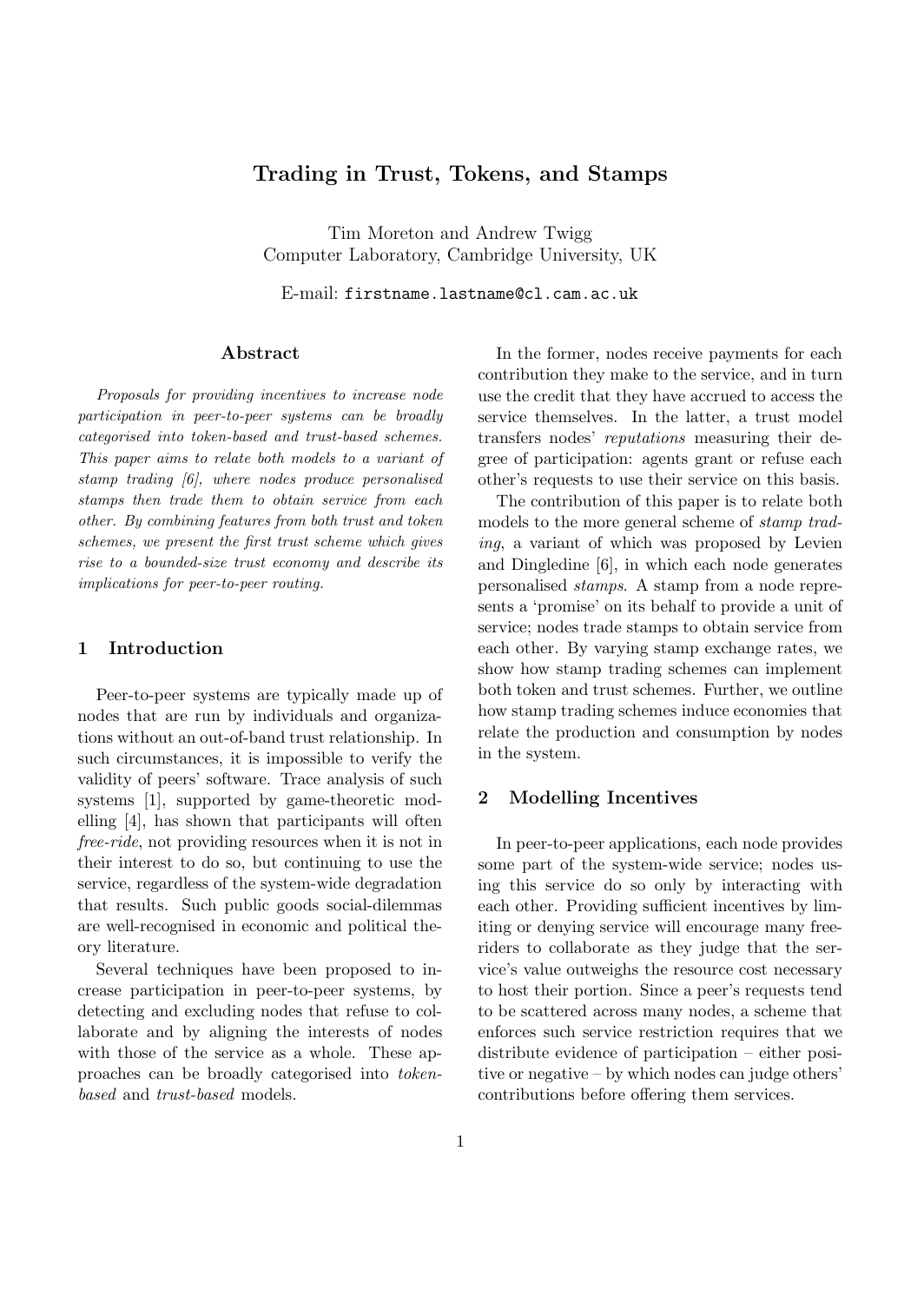

**Figure 1. Trust scheme**

#### **2.1 Trust and Payment Schemes**

The key distinctions between trust and payment schemes centre around this dissemination of evidence. In token schemes, nodes must obtain payments from interactions that they have completed succesfully on other nodes' behalfs; this limits the rate at which a node may make requests to others.

On the other hand, the aim of a trust model is not to constrain individuals' usage to their contribution, but rather to observe a node's behaviour (i.e. how faithfully it carries out services asked of it) and allow or deny use on that basis.

Trust schemes deal in the dissemination of reputation information, according to the success of the interaction. A node's trust is not managed by the node itself: others pass recommendations about it, either to nodes who locally compute their own trust values, or to a central trust service. In payment schemes, nodes directly receive tokens which they can use for payment elsewhere.

Incentives in trust schemes. If a node has a low trust value then nodes following the trust protocol will exclude them from the network by not answering their requests. In a similar way, nodes with high trust values will have their requests answered by trustworthy nodes. Figure 1 illustrates this.



**Figure 2. Token scheme**

Incentives in token schemes. Nodes receive tokens only by successfully completing operations for other nodes. Those that do not offer such services cannot gain the credit that they need to use services themselves. In variable pricing schemes, nodes have incentives to offer the portions of the global service for which there is most demand. Figure 2 illustrates this.

#### **2.2 An Example Trust Scheme**

In [8] we present a distributed trust model aimed at enforcing collaboration in the Kademlia [7] routing substrate. Trust values are based on direct observations made by each node about others' returning accurate routing information. Nodes pass recommendations, piggybacked onto routing request replies.

To simplify the presentation, we consider a centralized sage that observes each interaction and maintains accurate trust values for each node. Instead of performing local computations to obtain trust values, nodes obtain them from the sage. One can consider recommendations as computing distributed local approximations to the sage's trust values.

#### **2.3 Variable Demand and Pricing**

In some price-based schemes, agents may set their own prices for providing services. As in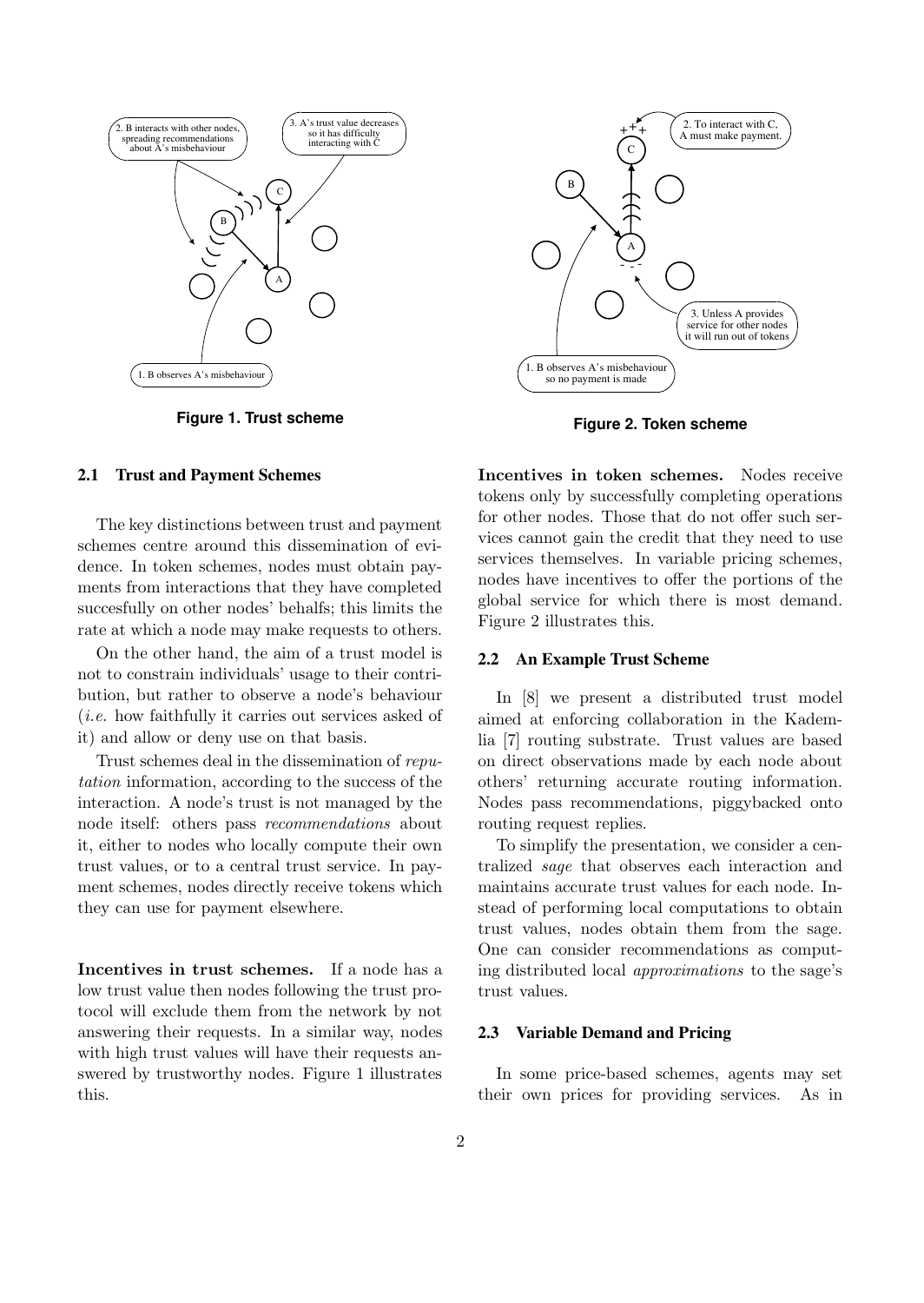conventional economies, market incentives are intended to dynamically provision for a variable demand for the services provided by different nodes.

Crowcroft et al. [3] propose a scheme to provide incentives for nodes to forward packets for other nodes in mobile ad hoc networks. The system goal is to form the necessary network infrastructure so that transmission energy used in routing is minimized. Each node has two internal resources, battery power and capacity, and a cost asscoiated with each. Nodes experience a variable demand for routing, depending on their location, and set prices based on their internal cost.

In some applications, though, variable demand is inappropriate. DHTs assign nodes and data pseudo-random identifiers, so requests made by each node are evenly distributed. Under variable pricing, nodes attempting to minimise their cost will take less direct paths to that part of the keyspace, contrary to such systems' aims.

## **2.4 Fair Exchange**

Since nodes associate a cost with the internal resources they expend in carrying out a service, a rational node might accept payment for a request and simply not complete it. Although there exist 'fair exchange' schemes to agree on such outcomes [2], they are expensive both computationally and in numbers of interactions.

Further, the nature of many services may prevent nodes from determining exactly whether a service has been (or will be) fulfilled at point of request. One example is distributed storage systems, where a contract to store a block should last much longer than the period of the interaction.

Payment schemes may be complemented by trust models which can penalise nodes by their observed behaviours. The NICE platform [5] advocates setting the price and size of data storage contracts according to an inferred trust value.

#### 3 A General Scheme: Stamp Trading

In the stamp trading scheme (Figure 3), nodes issue *stamps* to their neighbours<sup>1</sup> which can later



**Figure 3. Stamp trading scheme**

be *redeemed* at the issuing node for service<sup>2</sup>.

A node's global trust value is determined by the value of its stamps; the basic idea being that if a node fails to redeem its stamps then the value of its stamps is reduced via a centralized exchange rate mechanism. The node will then have difficulty obtaining other stamps with any value, since few nodes wish to trade its stamps. A simple distributed alternative to the exchange rate mechanism is to have the current value 'written' onto the stamp when it is issued.

Stamp trading is closely-related to reputation schemes since nodes there is no enforcement of one-to-one 'consuming-providing' of resources; rather, as long as a node's stamps have sufficient value, it can obtain stamps for other resources.

Incentives. In order to obtain service, nodes need to present stamps, obtained by trading. A node can trade either its own stamps or those it has 'on hand'. By relating the exchange rate of stamps to their issuers' behaviour (in redeeming them), it is in a node's interest to get into a position where it is able to obtain sufficient stamps to do what it wants.

On the downside, stamp trading schemes suffer from a number of practical problems, in particu-

<sup>&</sup>lt;sup>1</sup>In Kademlia, a node's neighbours are those nodes in its routing table

<sup>2</sup>Though there is no limit on the number of stamps that a node may issue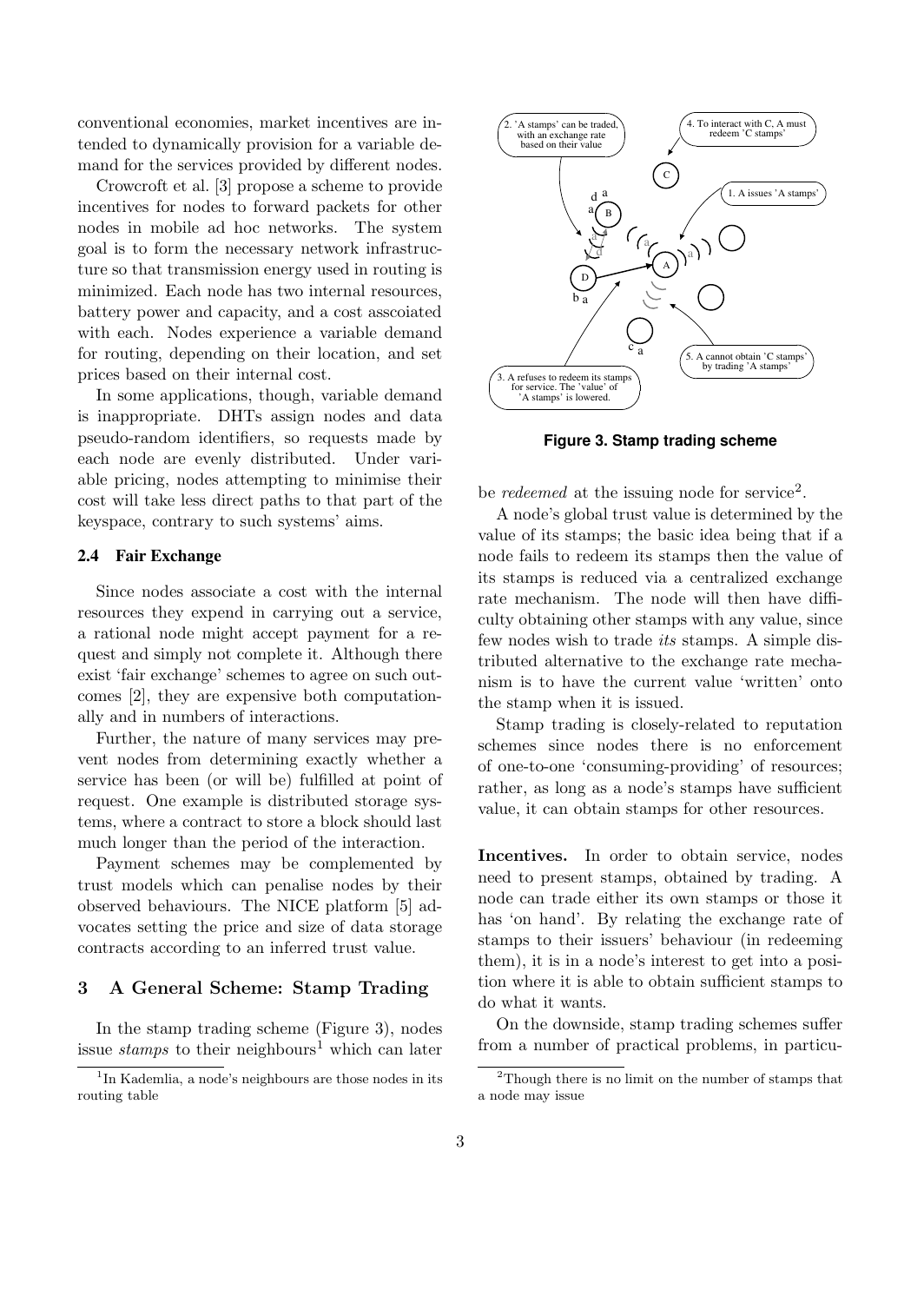lar the high overheads of cryptographically signing stamps and maintaining their audit trails, and the latency of obtaining stamps (there is no obvious chain of exchanges for a node to follow, in order to obtain the desired stamps), which is a major restriction to its use in a multi-hop routing service.

#### **3.1 Linking the schemes**

We now present our main argument: that stamp trading is a natural generalization of trust and token schemes – it has both a trust and token flavour, in that a node trusts that a stamp will be redeemed, and when a node receives a stamp it issued, this can be thought of as a payment equal to that stamp's value. We first present some terminology.

We say that a stamp trading scheme is *token*compatible if the total value of stamps in circulation in the network is bounded. This fits our notion of a token scheme, where tokens cannot be forged or minted, and so is closed. We say that a stamp trading scheme is trust-compatible if failure by a node to successfully redeem a stamp never increases its stamps' values, i.e. stamp value is monotone decreasing with increasing number of failures. This fits our notion of a trust scheme, where nodes cannot gain 'trustworthiness' by misbehaving. An economy emerges from a stamp trading scheme, with many interesting properties such as liquidity and stability, whose investigation remains as further work.

Let us denote the set of stamp trading, trust and token schemes by Stamp, Trust and Token respectively, and we assume there are  $n$  nodes in the network, each having three values:  $i$ , the total number of stamps issued,  $r_s$ , the total number of stamps successfully redeemed, and  $r_t$ , the total number of that node's stamps that is has been asked to redeem (so  $r_s \leq r_t$ ). We present some simple stamp trading schemes based on trust and token schemes, then describe two stamp trading schemes which naturally arise as the intersection of trust and token schemes.

Theorem 1 Trust  $\subseteq$  Stamp, i.e. Each trust scheme has an equivalent trust-compatible stamp trading scheme.

Rather than attempting to prove the general result above, we attempt to justify our intuition by showing how a simple trust scheme can be formulated as a stamp trading scheme. In this case, the stamp value is determined by the proportion of times that a node successfully redeems its stamp, and so represents the trust scheme in [8].

Participation Value (PV). The value of a stamp is  $r_s/r_t$ , hence the economy arising from PV is unbounded in size since the total value of stamps in circulation is unbounded. We can view the 'amount of trust in a node' as the total value of its stamps in circulation. If this is unbounded, it means that a node can obtain an unbounded amount of service  $(e.g. \text{ in } [8], \text{ obtaining replies in})$ Kademlia) by 'injecting' trust into the network.

**Theorem 2** Token  $\subseteq$  Stamp, i.e. Each token scheme has an equivalent token-compatible stamp trading scheme.

Again we attempt to justify our intuition by presenting a simple token scheme as a tokencompatible stamp trading scheme.

Fixed Circulation (FC). The value of a stamp is  $1/(i - r_t)$ , where  $i - r_t$  is the number of stamps a node has in circulation. The total value of stamps in circulation at any time is bounded by  $n$ , the number of nodes currently in the network. This corresponds to each node having unit credit.

If there is no centralized exchange rate mechanism, we can consider distributed approximation schemes with the aim of approximating the total value of a node's stamps in circulation. One scheme is to mark each stamp with a fixed value when issued, based only on local information. If a stamp is given value  $2^{-(i-r_t-1)}$  when issued<sup>3</sup>, then the total value of stamps in circulation is  $n \sum_{k=0}^{i} 2^{-k} \leq 2n$ , and we say this is a 2-approximation scheme to FC.

Nex, e give a stamp trading scheme which arises naturally from trust and token schemes, and represents a natural derivation of Levien's original scheme [6] (which we refer to as Redemption Rate,

<sup>3</sup>So stamps' values decrease exponentially as they are issued but not redeemed–this can be calculated by other nodes, using local information about the issuing node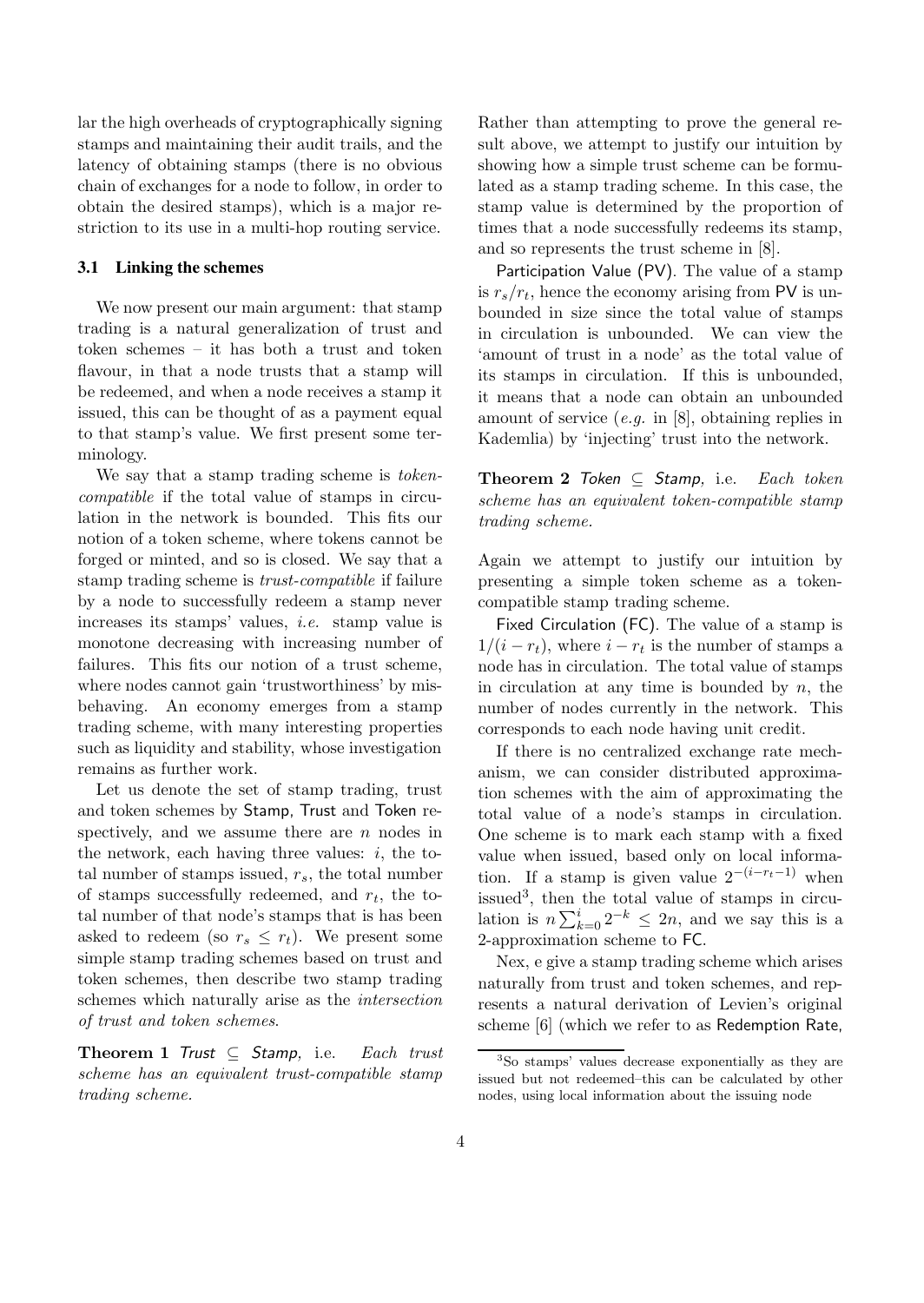

**Figure 4. The various metrics and schemes**

RR). Our scheme below is similar, though modified so that the total value of stamps in circulation is bounded.

Bounded Redemption Rate (BRR). The value of a stamp is  $r_s/i^2$ , so the maximum value of each stamp is  $1/i$ , and the total value of a node's stamps in circulation is given by  $(i - r_t) \cdot \frac{r_s}{i^2} = \frac{r_s}{i} \cdot (1 - \frac{r_t}{i}).$ Therefore, a node obtains maximum value of its stamps in circulation when it sets  $i = 2r_t$ , having the same number of stamps in circulation as have been returned to it. The total value of stamps in circulation is  $\frac{1}{4} \sum_{i=1}^{n} r_s / r_t \leq n/4$ , since a node cannot successfully redeem more than stamps than asked to. This maximum value for a node is obtained, regardless of nodes' behaviour in redeeming stamps,  $r_s$ .

 $BR \in$  Trust since the value of a stamp clearly never increases if it is not successfully redeemed, and  $BR \in \mathsf{Token}$  since it provides a trust economy of bounded size (unlike RR). What this means is that, in the context of [8], rather than each request having a constant probability of succeeding (as for PV), BRR bounds the probability that an unbounded number of requests will succeed in obtaining a single reply, so avoids packet-flooding of requests. Furthermore, newly-joined nodes only worsen their low initial trust value by flooding requests. An interesting area for further work is modelling the rates in this scheme using queuing theory.

Finally, we present two theorems which represent answers to interesting questions which arose in writing this paper, and provide in Figure 4 an attempt to classify the schemes discussed, taking into account the various theorems.

# Theorem 3 Trust  $\cap$  Token  $\neq \emptyset$

There is a trust- and token-compatible scheme – BRR, which provides a bounded trust economy.

# Theorem 4 Stamp  $\supset$  (Trust  $\cup$  Token)

That is, the set of trust- and token-compatible schemes does not exactly cover the set of stamp trading schemes. A simple counter-example is a scheme which rewards nodes for poor behaviour, such as  $(r_t - r_s)$  (Non-redemption, NR) or even a version of RR which ignores successful redemptions, such as  $r_t/i$  (Attempted Redemption Rate, ARR). Both are in Stamp but are neither trustnor token-compatible.

# 4 Conclusion

We have argued that trust and token schemes are essentially the same, and provided equivalent schemes based on stamp trading schemes. We also presented the first scheme combining features of trust and token schemes to provide a bounded trust economy, with some promise for use in peerto-peer networks such as Kademlia.

#### References

- E. Adar and B. Huberman. Free riding on gnutella.
- [2] N. Asokan, V. Shoup, and M. Waidner. Asynchronous protocols for optimistic fair exchange. In Proceedings of the IEEE Symposium on Research in Security and Privacy, pages 86–99, 1998.
- [3] J. Crowcroft, R. Gibbens, F. Kelly, and S. string. Modelling incentives for collaboration in mobile ad hoc networks. In *Proceedings WiOpt'03*, 2003.
- [4] P. Golle, K. Leyton-Brown, I. Mironov, and M. Lillibridge. Incentives for sharing in peer-to-peer networks. Lecture Notes in Computer Science, 2232.
- [5] S. Lee, R. Sherwood, and B. Bhattacharjee. Cooperative peer groups in nice. In In Proc. IEEE Infocom.
- [6] R. Levien. Stamp trading networks. Available at www.levien.com/thesis, 2001.
- [7] P. Maymounkov and D. Mazieres. Kademlia: A peer-to-peer information system based on the xor metric, 2002.